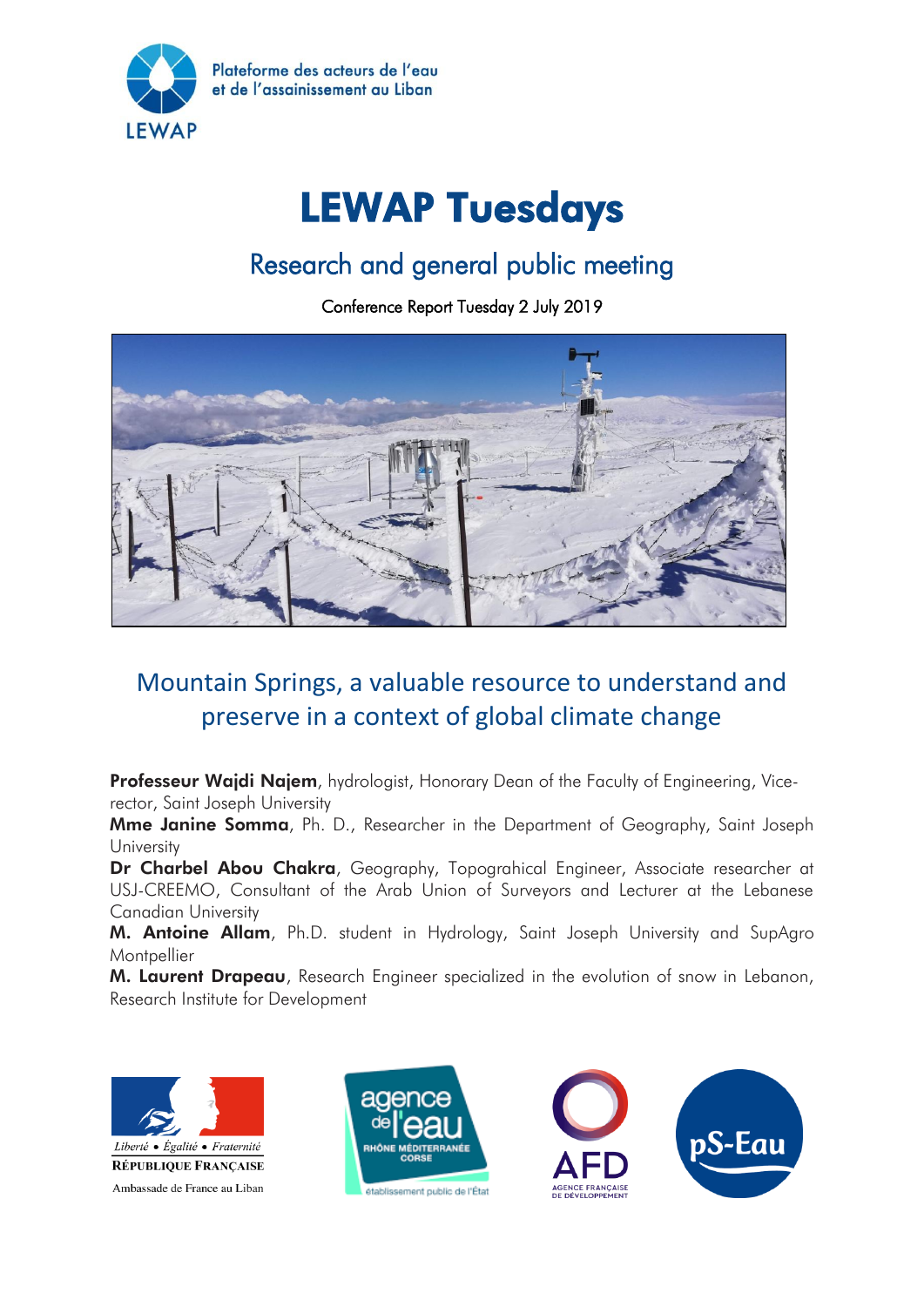#### **MAIN POINTS DISCUSSED**

- $\triangleright$  Need to have a good understanding of water resources to better preserve and ensure their quality.
- $\triangleright$  Importance of studying the earth's geologial formations which favors groundwater storage. In Lebanon, the majority of water resources are contained in the Cenomanian and Jurassic layers. Karst covers 70% of Lebanon's land area and contains the main water resources.
- $\triangleright$  Need of monitoring water resources over a certain time period in order to analyze the trends. In Lebanon, collection of data and monitoring of water resources was not conducted during the civil war (1975 &1990).
- $\triangleright$  Lebanon is richly endowed in water resources with abundant rainfall.
- $\triangleright$  Mountain springs are the main sources of water supply in Lebanon. These sources are subject to changes that influence their use. It is necessary to modify behaviors in order to adapt to these changes.
- $\triangleright$  Snow is a key element for water supply in Lebanon (15-20% of water resources). The storage of this resource allows the supply of water for drinking and irrigation.
- $\triangleright$  The monitoring of precipitation trends should be conducted over a period of at least a hundred years. Since 1970, the trend is almost constant with no signs of observed desertification in Lebanon.
- $\triangleright$  Precipitation patterns fluctuates regularly with peaks every twelve years or so.
- $\triangleright$  Since 1965 until today, changes in temperature trends clearly reflect signs of global warming.
- $\triangleright$  There is no change in the annual precipitation volume however the distributions have evolved. The snow is melting earlier than usual leading to less water availability for irrigation practices in the summer.
- $\triangleright$  This evolution will lead to shortages in water for irrigation; these changes highlight the problems in water governance in terms of implementing better management of the water sector.
- $\triangleright$  In 2011, a snow observatory was set in place in order to better understand the snow dynamics and groundwater recharge. To monitor the land's topography, autonomous on-site stations were installed and satellite imageries were collected. In some cases, observation conditions were difficult leading to regular field work for data collection.
- $\triangleright$  The use of drones and satellites imagery allows the monitoring of the evolution of sinkholes and the calculation of their storage capacity. During snow melting, crests are thinning however the sinkholes remain filled. Sinkholes are closed depressions where meltwater is forced to infiltrate the groundwater.
- Excessive urbanization and quarry installation should be avoided in the highlands as they increase risks of runoff
- $\triangleright$  There is a great interannual variability in the amount of precipitation and their forms. In order to estimate the water quantities from melted snow, a model was developed ; it is a powerful planning tool that should help water resources managers in their work.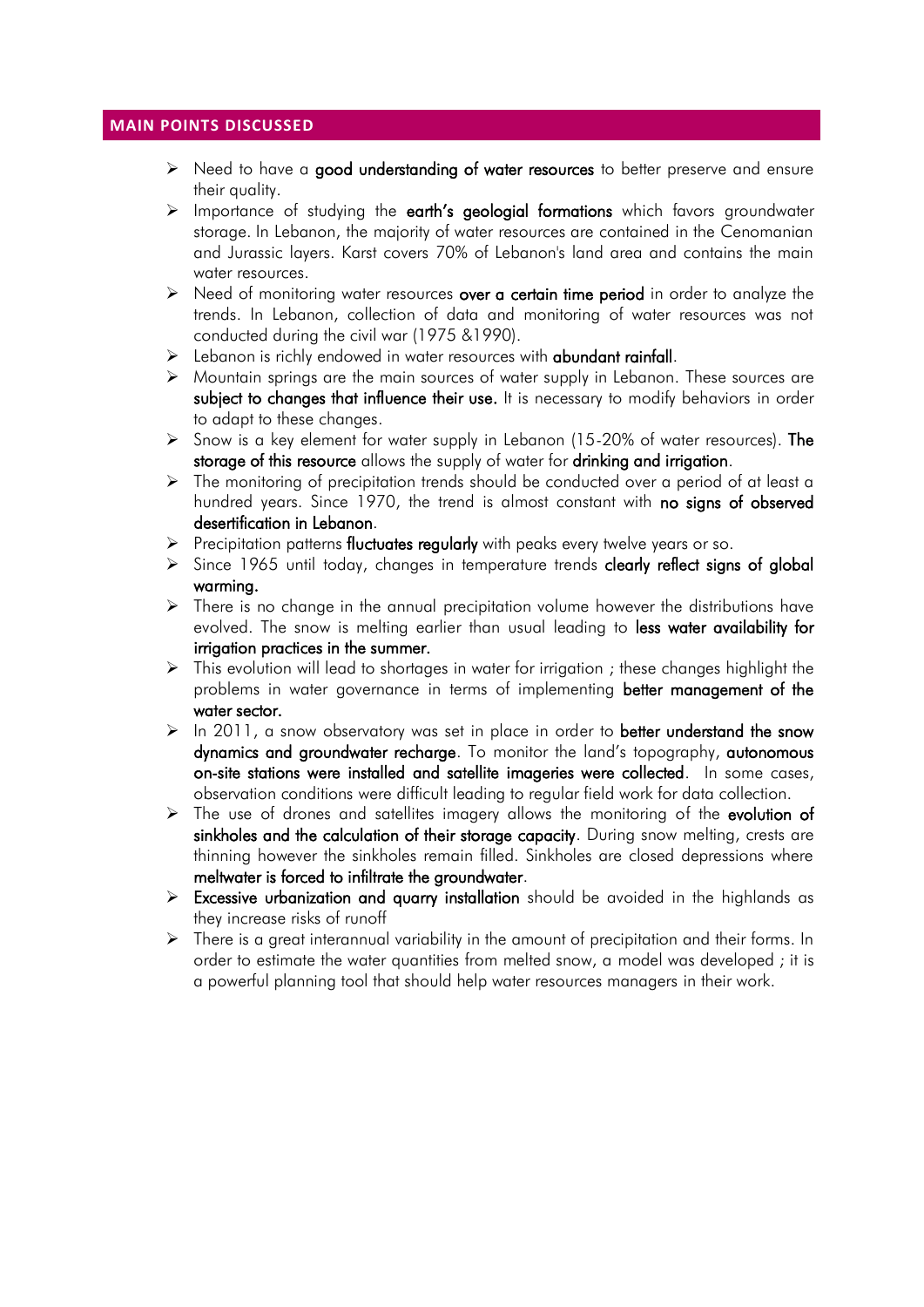#### **SUPPORTING PRESENTATIONS**

Presentation of [Professeur Wajdi Najem](https://www.pseau.org/outils/ouvrages/universite_saint_joseph_wajdi_najem_presentation_les_sources_de_montagnes_2019.pdf)

Presentation of [Laurent Drapeau](https://www.pseau.org/outils/ouvrages/ird_l_observation_spatiale_de_l_enneigement_et_ressources_en_eau_2019.pdf) 

[Presentation of Ph.D Janine Somma and](https://www.pseau.org/files/Jeanine_Marie_et_Dr_Charbel.pdf) Dr. Charbel Abou Chakra

[Presentation of Antoine Allam](https://www.pseau.org/outils/ouvrages/universite_saint_joseph_prevision_des_ressources_en_eau_de_la_source_d_afqa_2019.pdf)

### **AUDIENCE PARTICIPATION : QUESTIONS AND ANSWERS**

#### Was the collapse time of sinkholes measured?

We did not measure the collapse time of sinkholes but we were interested in the depressions where the water infiltrates by very thin cracks. The time in the soil depends on the melting of snow and the flow time in the soil ; hence it depends on the geology of the area. Flow studies showed that the time in the soil variates between a few days to three years as on the Orontes.

#### How to ensure the sustainability of the studies once the team is no longer in place? It is essential that donors consider this issue and unlock long-term funding

The main problem is the lack of data. Data has been collected since late 1990 through field work ; these studies are very specific but localized. Monitoring stations are as problematic as ensuring sustainability. Without continuous data collection, this work is useless ; there is a need of implementing a public policy to monitor the evolution of snow.

#### What are the tools used for these measures, the resolutions?

Since the year 2000, there has been several satellite imageries collected with different resolutions ; the most used is MODIS which provides a satellite image of the planet every day at 500m2. Eighteen years ago, Europe launched SENTINELLE a satellite having a resolution of 10m with a continuous follow-up every five days making it possible to cover all topographic issues. Lack of daily data is risky because it consists on losing important events.

Are and the sublimation of the processes tracked? For sublimation, a follow-up was carried out during one year in Bcharreh. This monitoring is very complex and expensive. It allowed to collect a lot of information on the humidity in the air, the radiation and the atmospheric wind. Data analysis is underway but the importance of sublimation should not be overestimated.

#### Would it be possible to mobilize snow professionals working in ski resorts to facilitate measurements?

Yes, in other countries these professionals participate in the monitoring process. This allows them to obtain information on the evolution of water resources.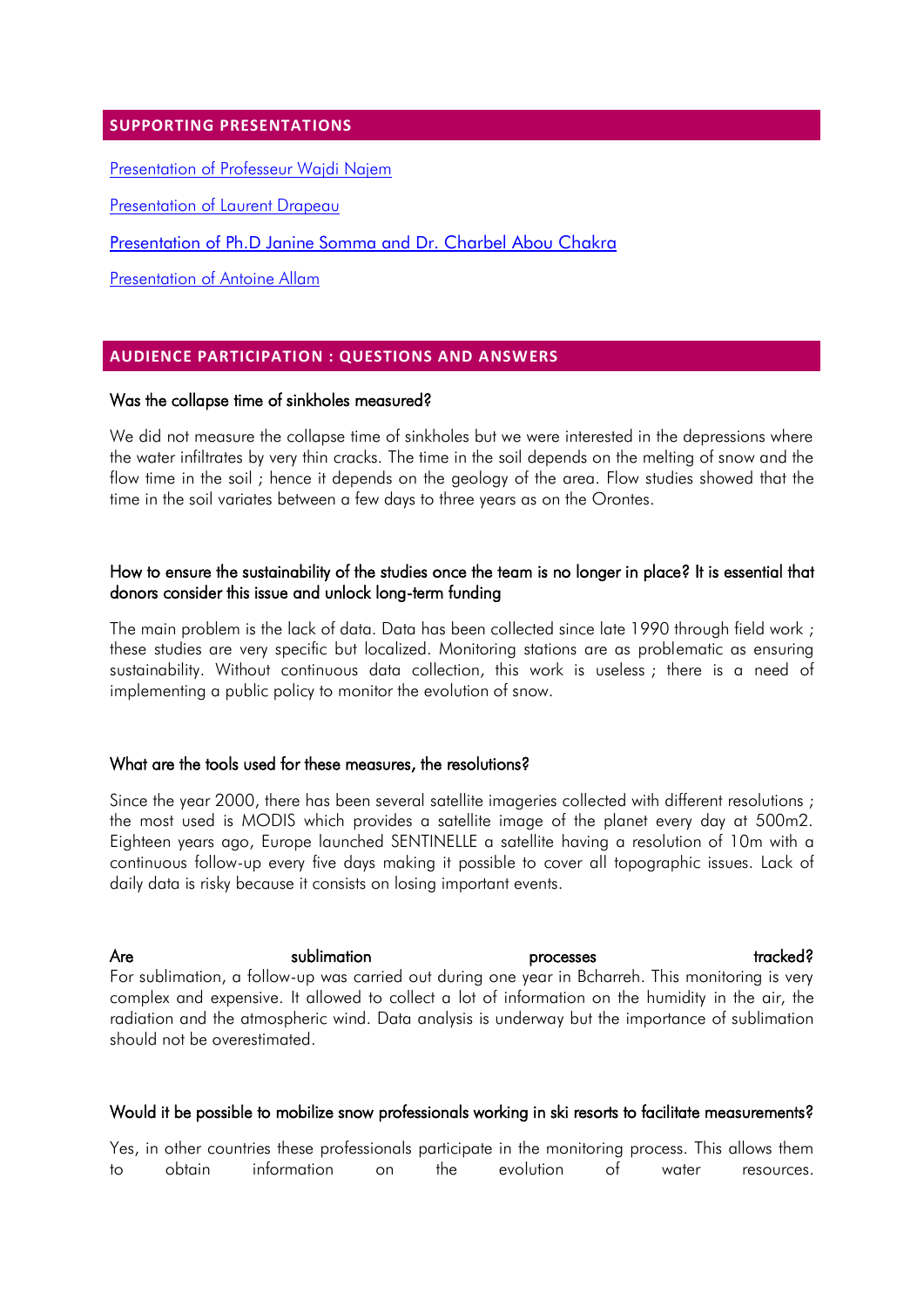### **LISTE DES PARTICIPANTS**

| <b>Name of Participant</b> | Organisation                        | <b>Position</b>                    | <b>Phone Number</b> | <b>Email</b>                 |
|----------------------------|-------------------------------------|------------------------------------|---------------------|------------------------------|
| Christiane Zoghbi          | USJ - ESIB                          | Maitre de Conference               | 70/525484           | christiane.zoghbi@usj.edu.lb |
| Reine Bou Ghosn Salameh    | Lebanese University                 | Etudiante M1 Biodiversity          | 03/638415           | reine_salameh97@hotmail.com  |
| Michel Samaha              | AICS - Italian Coop                 | Liaison Officer - Project engineer | 70/863278           | michelxsamaha@gmail.com      |
| Jean Akar                  | Club CVS                            | Ancien President                   | 03/336490           | janus.360@hotmail.com        |
| Jessy Saliba               | Le Liban a petits pas               | Membre                             | 76/771423           | jessylaurentsaliba@gmail.com |
| <b>Therese Farra</b>       | Le Liban a petits pas               | Membre                             | 03/658356           | t.farra@gmail.com            |
| Georges Farra              | Le Liban a petits pas               | Membre                             | 03/658356           | t.farra@gmail.com            |
| Nada Chauf                 | Ordre des avocats                   | Avocate                            | 03/375500           | abouchouf.m@gmail.com        |
| Vicky Salame Ghosn         | Mer-Terre                           | Presidente                         | 03/921484           | sg vicky@hotmail.com         |
| Paul Abi Rached            | Lebanon eco-movement                | President                          | 03/327975           | paulabirashed@gmail.com      |
| Gladys Nader               | <b>APSAD</b>                        | Membre                             | 70/896487           | gladysnader9@gmail.com       |
| Karim Kanaan               | ODDD                                | Ingenieur                          | 71/404590           | kanaank@live.com             |
| Bassam Jaber               | DAI-LWP                             | Senior Advisor                     | 03/748744           | bjaber.motg@gmail.com        |
| Jamal Krayem               | Presidence du conseil des ministres | Rattache au president              | 03/565708           | ja.krayem@gmail.com          |
| <b>Farid Karam</b>         | <b>ELARD</b>                        | Directeur                          | 03/643155           | fkaram@elard-group.com       |
| Desiree Azzi               | <b>USEK</b>                         | Enseignante/Chercheur              | 78/883439           | desireeelazzi@usek.edu.lb    |
| Annie Doucetzouki          | LU                                  | prof (retraite)                    | 03/666432           | annie.doucetzouki@gmail.com  |
| <b>Robert Daoud</b>        | <b>ESFD</b>                         | Senior project engineer            | 03/426926           | robertsdaoud@hotmail.com     |
| Joseph Fayad               |                                     | chercheur en histoire              | 76/618996           | bellenature13@hotmail.com    |
| Remie Matta                | <b>AUB</b>                          | student                            | 71/332118           | remie-matta@hotmail.fr       |
| Ghassan Moussa             |                                     | Medecin                            | 03/804287           | egmoussa@inco.com.lb         |
| <b>Edith Moussa</b>        |                                     | Medecin                            | 03/662506           | egmoussa@inco.com.lb         |
| Wael Itani                 |                                     | <b>Mechanical Engineer</b>         | 71/110528           | waelitani@outlook.com        |
| Fayssal Zein               | <b>RIHAN</b>                        | Ingenieur                          | 03/375129           | faysal.zein@hotmail.com      |
| Sania El Nakib             | AUB/LYPW/Ecocentra                  | Senior Environmental Consultant    | 03/929296           | sania.elnakib@ecocentra.me   |
| <b>Mohamad Abbas</b>       | AUB/LYPW                            | Civil Engineer - PhD Student       | 03/145040           | mfa54@aub.edu.lb             |